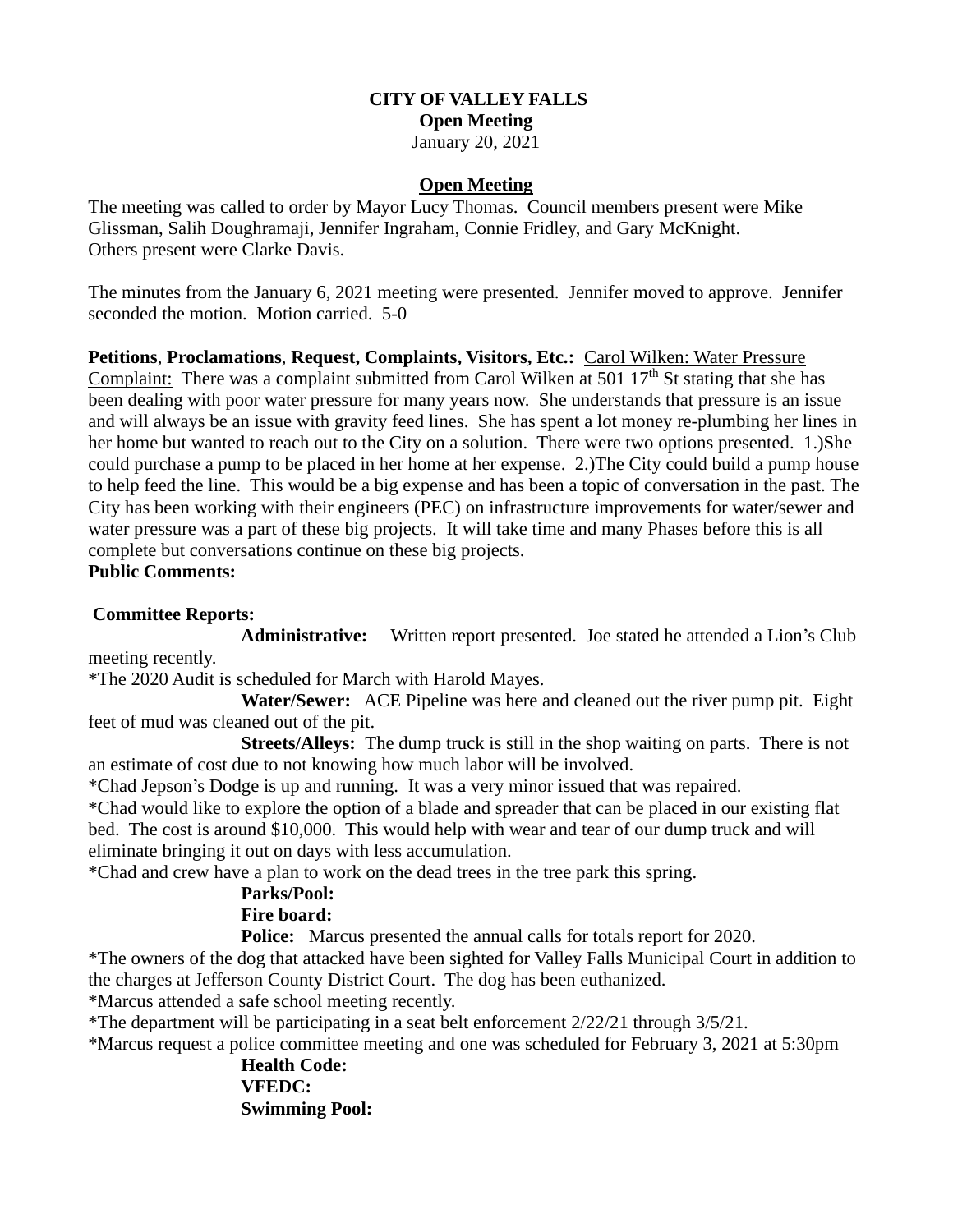**Old Business:** Fireworks Amendment: Ordinance 2021-1 was presented to the Council updating the times of shooting off fireworks. Connie moves to approve. Salih seconds the motion. Motion carried 5-0.

CDBG Grant: No update just yet.

Sewer PER: With the City not getting the \$30,000 USD search grant, Joe just wanted to keep the conversations going and wanted to get direction from the Council on what their thoughts were moving forward. The total cost to complete is \$130,000 and the sewer fund can support it. Salih moves to proceed with the contract with Alex Darby at PEC and complete the PER study of the sewer infrastructure. Mike seconds the motion. Motion carried 5-0.

**New Business:** Annual Appointments 2021: City Administrator: Joe Hackney City Clerk: April Herbster Chief of Police: Marcus Koch Public Works Director: Chad Jepson City Attorney: Leonard Buddenbohm Traffic Prosecutor—Interim Leonard Buddenbohm—for Rick Johnson Municipal Judge: Dennis Reiling Bank: Kendall Bank News Paper: The Vindicator Salih moves to approve all annual appointments. Mike seconds the motion. Motion carried 4-0. (Connie abstained from the vote)

Animal Ordinance: Repeal Chapter 2 Article 3-Pit Bull Dogs: Salih moves to repeal the previous ordinance as stated. Connie seconds the motion. Motion carried 5-0.

Review of Holiday Pay in Personnel Policy: There was a review of the Holiday Pay section in the personnel policy. There was some confusion with the language so Joe just wanted a quick review from the Council. It was clarified that an employee that is required to work on a City holiday is paid time and a half for those hours physically worked. They will also get paid regular pay on top of the hours worked for that shift for holiday pay. Mike moved to update the language to clarify the holiday section in the policy manual. Gary seconds the motion. Motion carried 5-0.

AUTO BILL PAY DRAWING: There was a drawing for a \$25.00 Chamber gift card for any account that has set up auto bill pay so far. The winner was Delaware Township Hall. The second name drawn was Jason & Samantha Goltz in case Delaware Township could not use it.

## **EXECUTIVE SESSION**

Connie moves to go into executive session at 7:30pm for 5 minutes to discuss matters of non-elected personnel to include Mayor, Council, City Attorney, and City Administrator. Mike seconds the motion. Motion carried 5-0.

The Council returned to open session at 7:35pm with no action taken.

Mike moves to go into executive session at 7:35pm for 5 minutes to discuss matters of non-elected personnel to include Mayor, Council, City Attorney, and City Administrator. Mike seconds the motion. Motion carried 5-0.

The Council returned to open session at 7:40 with no action taken.

Gary moves to go into executive session at 7:40pm for 1 hour to discuss matters of non-elected